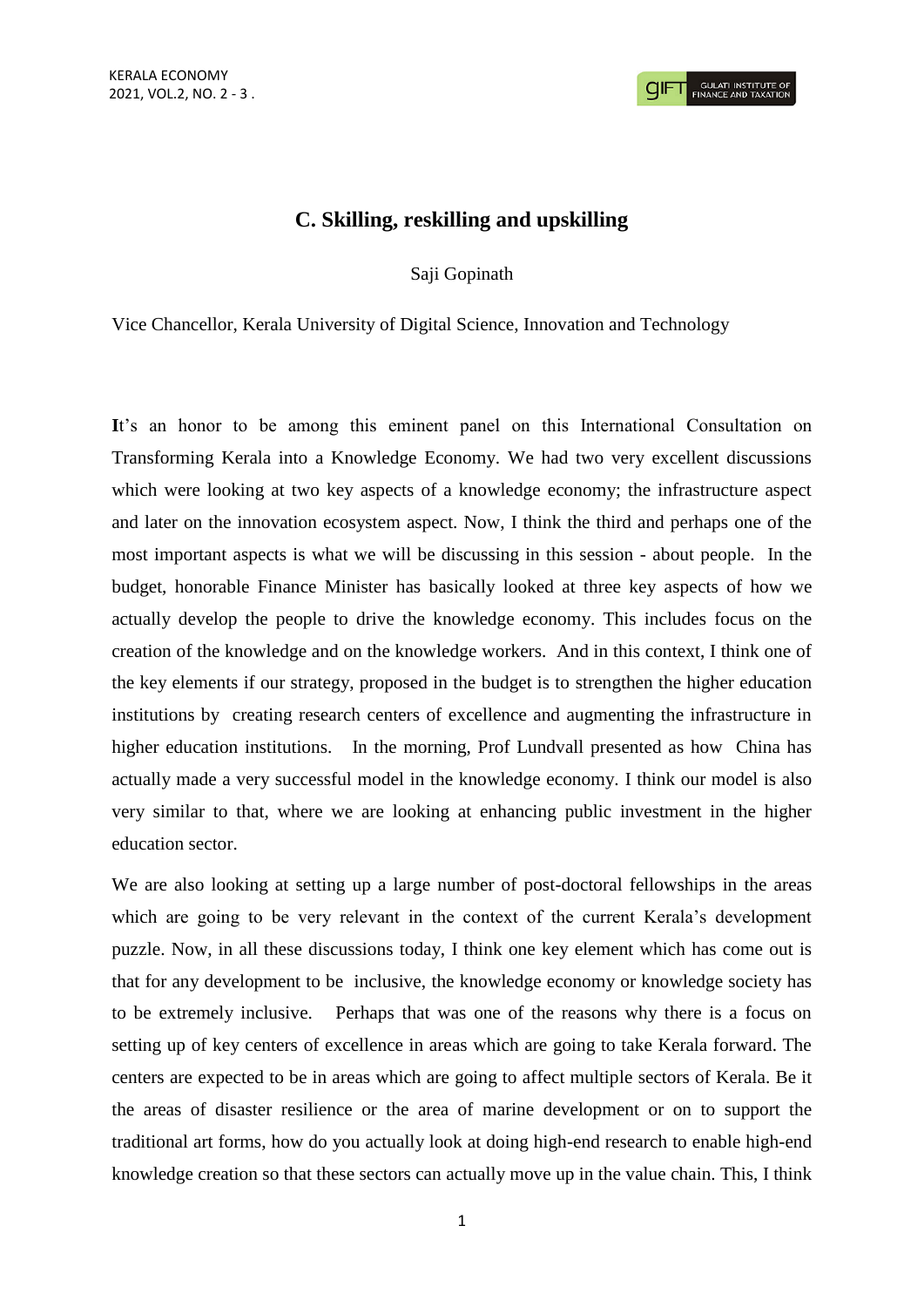KERALA ECONOMY

is the second key proposed in budget. Unfortunately, we may not be discussing these two aspects in this session; perhaps may be the last session will discuss these in more detail.

The third element of knowledge society proposed, I think may perhaps solve a paradox, which Kerala was facing all these years. So, creation of a large number of knowledge workers or knowledge resources is actually going to be the key challenge, when we wanted to create this knowledge economy. We know that the higher amount of state investment in education will create more knowledge workers. We already have very high level in secondary education; even in the higher education GER(Gross Enrolment Ratio) of around 37% is much more than the national average. And the attempts are being made to raise it to 75%, which means three out of four people in Kerala will actually have access to higher education. While this enhances the numbers, we are also concerned that we have a high unemployment rate and the lack of participation of educated youth, especially women, in the economic activities. This basically is the one of the key areas, this session is going to address.

The knowledge economy is basically different from an industrial economy which all of us know pretty well. We know that from large industrial centers which basically concentrate work in a few places, there is a transition happening in the work place with the work is getting distributed all around, through new work from homes and work near homes modes. Distributed employment centers are actually getting created in many places, provided you have people with the right skills in those places to take the type of work which is available across the globe. I believe that this is an area where Kerala should actually focus in serious manner. The budget has put some very ambitious targets to do that.

We have a large number of educated youth, but they may have to skilled. I think Dr. Nandita rightly pointed out in her observation in the last session, they have to be skilled in the right things and there should be a continuous feedback between the industry, the work givers and work demanding units, in a continuous manner. This is another aspect, this session is going to discuss.

Based on this broad theme we have two presentations. One which looks at what would be the type of skilling strategy for the state and going forward, how do we actually ensure that we will make the correct number of knowledge workers and exploit these opportunities which is emerging from different parts of the globe. The second part is how we create decentralized workspaces, so that the people can actually remain in the state, even though they may be delivering their work output elsewhere. They can contribute to the knowledge creation; they